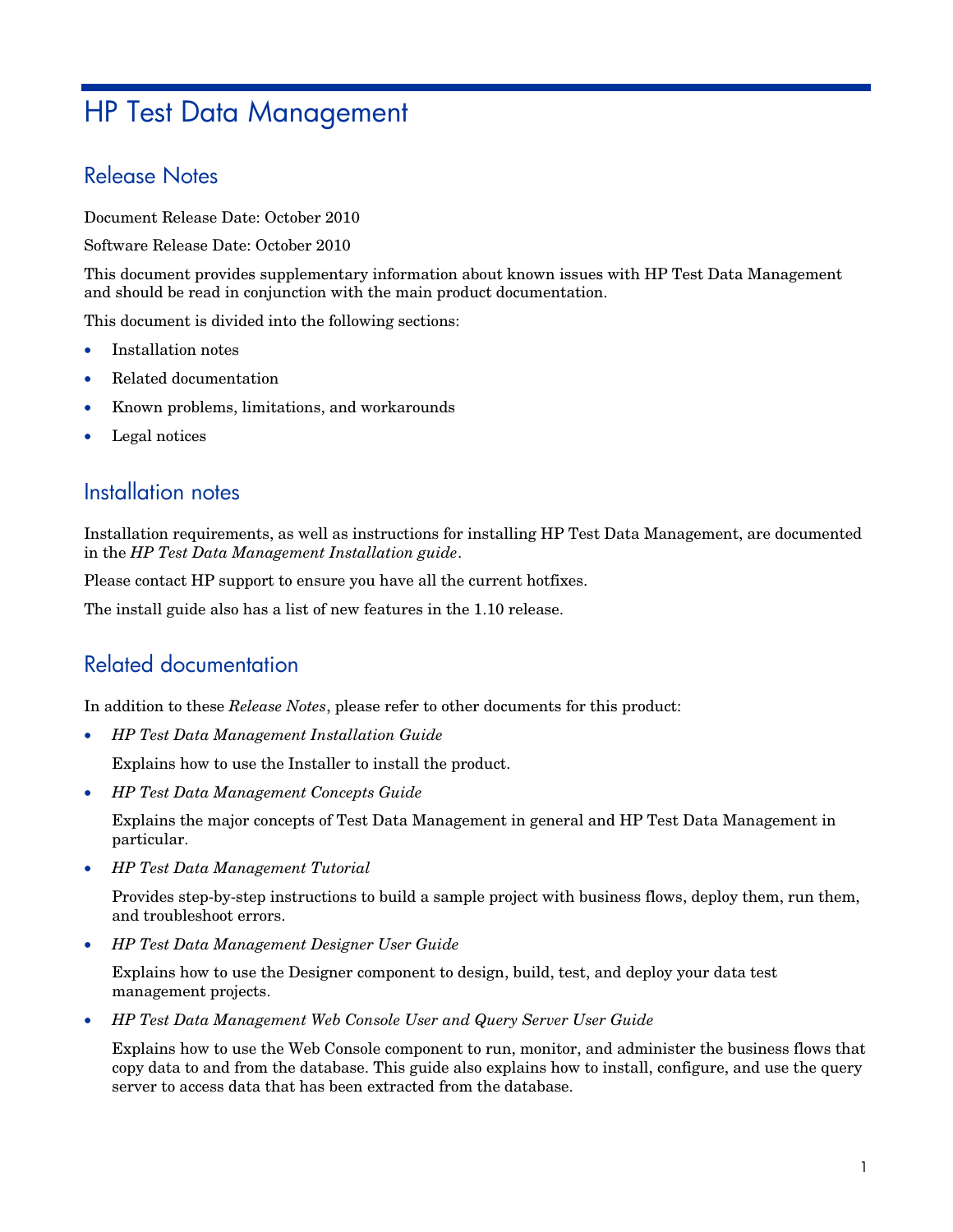#### • *HP Test Data Management Troubleshooting Guide*

Explains how to diagnose and resolve errors, and provides a list of common errors and solutions.

The documentation for the most recent HP Test Data Management release can be found on http://support.openview.hp.com/selfsolve/manuals.

# Known problems, limitations, and workarounds

This section contains known problems, limitations, and workarounds for the following areas:

- Install or Upgrade
- Designer
- Query server
- SQL Server connectivity
- Web Console
- Database to file

#### Install or Upgrade

• Please contact HP support to ensure you have all the current hotfixes, and any mandatory patches for upgrading from version 1.0 to version 1.10.

• The Microsoft SQL Server ODBC driver should not be used with HP Test Data Management software version 1.10 as it cannot connect to the SQL Server. Use the JDBC driver included with the HP Test Data Management software. **12414, 12410**

#### **Designer**

• The single quote (') is not supported for use in table names used to build a key. **11674, 11336**

Table names with consecutive dollar signs  $(\$)$  result in a table not found error, as the name past the first dollar sign is not saved. Remove consecutive dollar signs (\$\$) from table names to fix. **11950, 12197**

#### Query server

• On Windows Vista, Windows 7, and Windows Server 2008 platforms with UAC (User Account Control), the installation must be performed with UAC turned off. If UAC was turned on, and you did not run the installer as the Administrator, the query server (QS) installs but does not start. In this case, you must run server commands in a command window as the Administrator, and then start QS. **12596, 12627**

• The query server (QS) cannot be installed if the database install path or the PATH environment variable contains parentheses "()". **9655**

*To workaround parentheses in the install path*, use the short names of the folders when executing the QS scripts. You can view the short names by using the command dir  $\star$ . /x. For example, run oaserver.bat from the directory C:\PROGRA~2\ TDM1.10\obt \bin>oaserver.bat

where PROGRA~2 is short name for 'Program Files (x86)'

If you are unable to use short folder names, you must install the HP Test Data Management software in a path that does not contain any parenthesis. For example, there is no short folder name if the folder name is not a long folder, such as  $C:\x86)\TDM1.10\obt\binom{\sin}{{\cos}{{\cos}{{\cos}}}}$ .

*To workaround parentheses in the PATH variable*, install QS after removing the parentheses-containing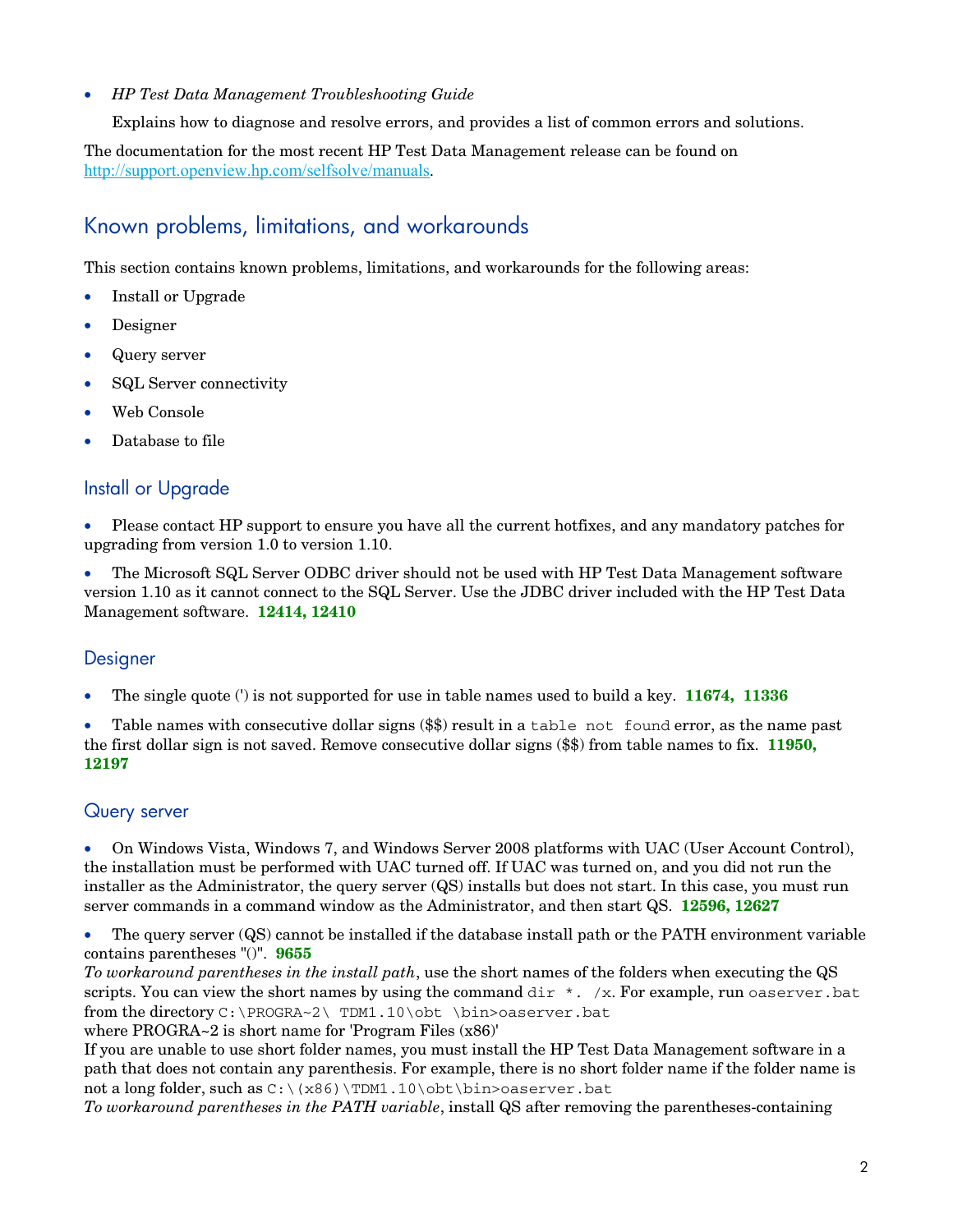path from the PATH variable. After the installation of the QS completes, you can reset the PATH variable to its original value.

• On Windows 7 and Windows Server 2008 platforms with UAC (User Account Control) turned on, if the ole-db client driver is installed with UAC on the ole-db client cannot connect and returns an error about the ole-db data source "ids" file not being found. To operate with UAC on, you must do the following: **12627**

 1. Run oaisql from the program group shortcut (**Start->All Programs->DataDirect OpenAccess SDK->Client for ADO->Interactive SQL**). From this location the error does not occur.

 2. Run oaisql -oledb from the <install dir>/obt/sqlxml/client/oledb/driver/tools directory.

 3. Move the <oledb datasource name>.ids file to the location in the error message and then the error does not occur. The datasource file must be manually removed from that same directory.

#### SQL Server connectivity

• If the connection to the SQL Server is failing, make sure the SQL Browser is running on the server. Also make sure the ports 1433 and 1434 are not blocked by your firewall. If the ports are blocked, you can tell the JDBC driver to use the port number of the server by editing the <install

dir>/obt/config/outerbay.properites file to include the following line: **11960, 12054** DASL.SQLSERVER.CONNECTION.USE\_INSTANCE\_NAME=false

#### Web Console

• If you are seeing Grails exception errors on the help pages, create a working directory and start the Web Console from it. For example, if you have installed with the default settings, place the working directory under /obt/bin and restart the Web Console with the ./webConsole.sh command. You can also view the documentation on http://support.openview.hp.com/selfsolve/manuals. **38503, 38467, 10399** 

When viewing run details, you may see a line showing a sub-task that says Script: XML archive. It should read Script: XML extract. **12602, 12592**

• If you select **Launch > Query** on a table that has multiple table uses, one of the table uses is chosen at random. The query may return incomplete data. Please contact HP Support for a hotfix. **38320\*\*, 10400**

#### Database to file

• Rows copied by rowcount for a business flow containing both a copy activity and an upload activity results in twice as many rows in the webconsole. This is because each row is shown once for copy and once for upload. At this time, you must put the upload activity in a separate business flow. This is a known bug and will be addressed in version 2.0. **12591, 12601** 

## Legal notices

©Copyright 2010 Hewlett-Packard Development Company, L.P.

Confidential computer software. Valid license from HP required for possession, use or copying. Consistent with FAR 12.211 and 12.212, Commercial Computer Software, Computer Software Documentation, and Technical Data for Commercial Items are licensed to the U.S. Government under vendor's standard commercial license.

Intel and Itanium are trademarks or registered trademarks of Intel Corporation or its subsidiaries in the United States and other countries.

Java™ and all Java based trademarks and logos are trademarks or registered trademarks of Sun Microsystems, Inc. in the U.S. and other countries.